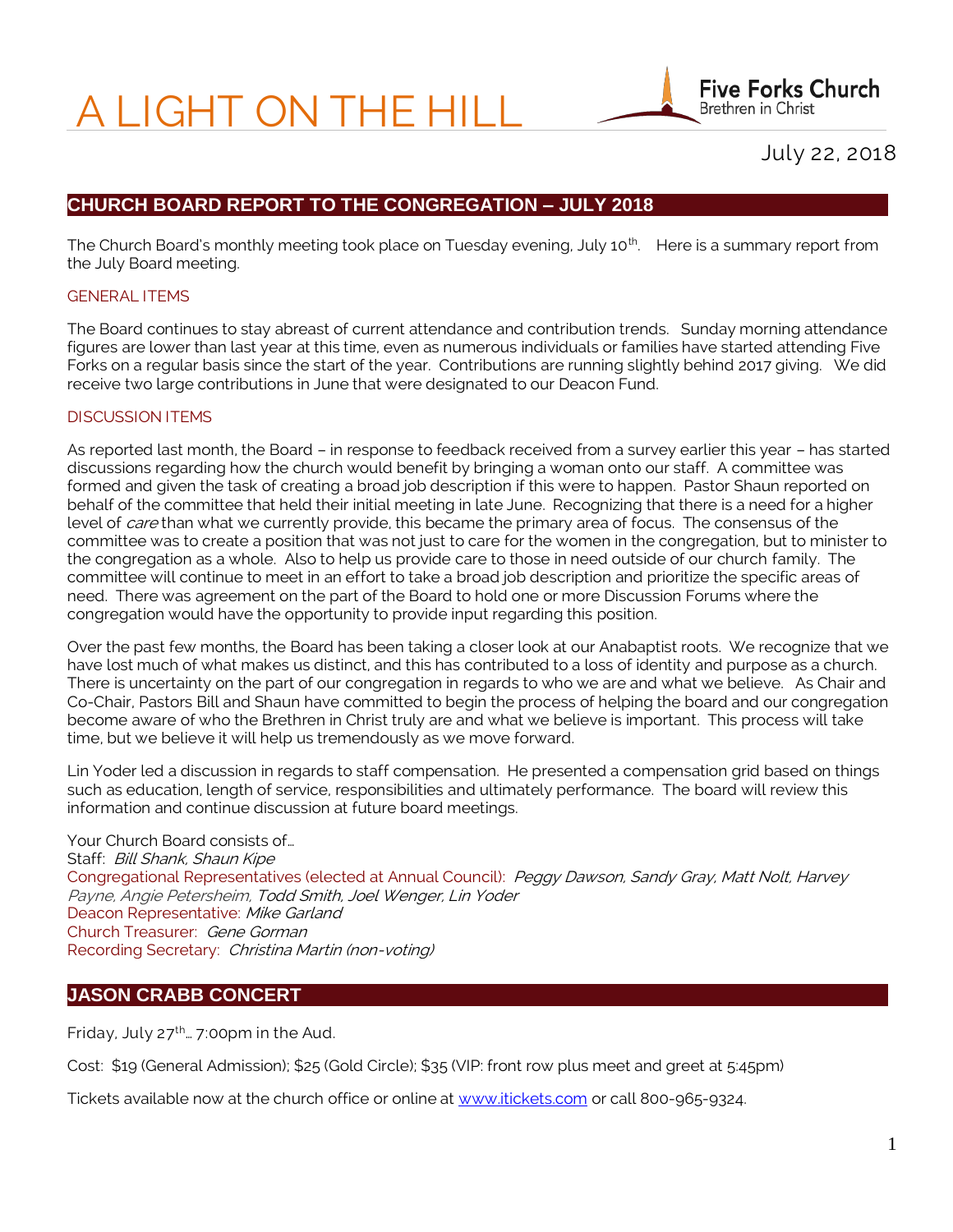# **EXPERIENCE LIFE OUTDOORS (ELO) OUTDOOR 3D ARCHERY FUN SHOOT**

August 25<sup>th</sup> & September 8th... location (Five Forks Rd.)

Start Times: 8am-11am Cost: Adults \$5; Kids \$3

Raffle Prizes, Food Stand (Breakfast & Lunch)

Beginners welcome – limited bows available for use. Instructors on site. Different course each week.

For more information and to Pre-register, visit [www.eloutdoors.com](http://www.eloutdoors.com/)

#### **EXPERIENCE LIFE OUTDOORS (ELO) CHICKEN BBQ**

Saturday, September 8<sup>th</sup>... 10:00am - 2:00pm

Five Forks Church parking lot \*"Take out" only Meal includes: ½ chicken, beans, applesauce, cookie, & roll (\$9.00); ½ chicken only (\$6.50)

Pre-purchase tickets to guarantee availability by contacting Heather Martin at 717-372-6282.

| THIS WEEK AT FIVE FORKS |                                                                                                                                                                                                                     |
|-------------------------|---------------------------------------------------------------------------------------------------------------------------------------------------------------------------------------------------------------------|
| Sunday, July 22         | Prayer Hour 6:45am (C2)<br>Café7:00am - 11:00am<br>Morning Messages:<br>Aud. (8:00, 9:30 & 11:00m) - Pastor Bill - Scripture: Psalm 51<br>Chapel (11:00am) - Pastor Ray - Scripture: Isaiah 41:10                   |
| Monday, July 23         | Men's Prayer Group5:45am (Chapel)                                                                                                                                                                                   |
| Tuesday, July 24        | Men's Prayer Group 6:30am (Chapel)<br>Celebrate Recovery6pm (café); 7pm (large group meeting); 8pm (open share)                                                                                                     |
| Wednesday, July 25      | No Services - Summer Break                                                                                                                                                                                          |
| Thursday, July 26       | Ladies Prayer Hour6:30-7:30am (Chapel)                                                                                                                                                                              |
| Friday, July 27         | Jason Crabb Concert…7:00pm (Aud.)                                                                                                                                                                                   |
| Sunday, July 29         | Prayer Hour 6:45am (C2)<br>Café7:00am - 11:00am<br>Morning Messages:<br>Aud. (8:00, 9:30 & 11:00m) - Pastor Bill - Scripture: Genesis 11; Proverbs 11<br>Chapel (11:00am) - Pastor Ray - Scripture: Revelation 21:4 |

## **CRAFT CAMP**

July 30 – Aug. 3… 9:15am – 12:30pm

Open to children who have completed grades 1-5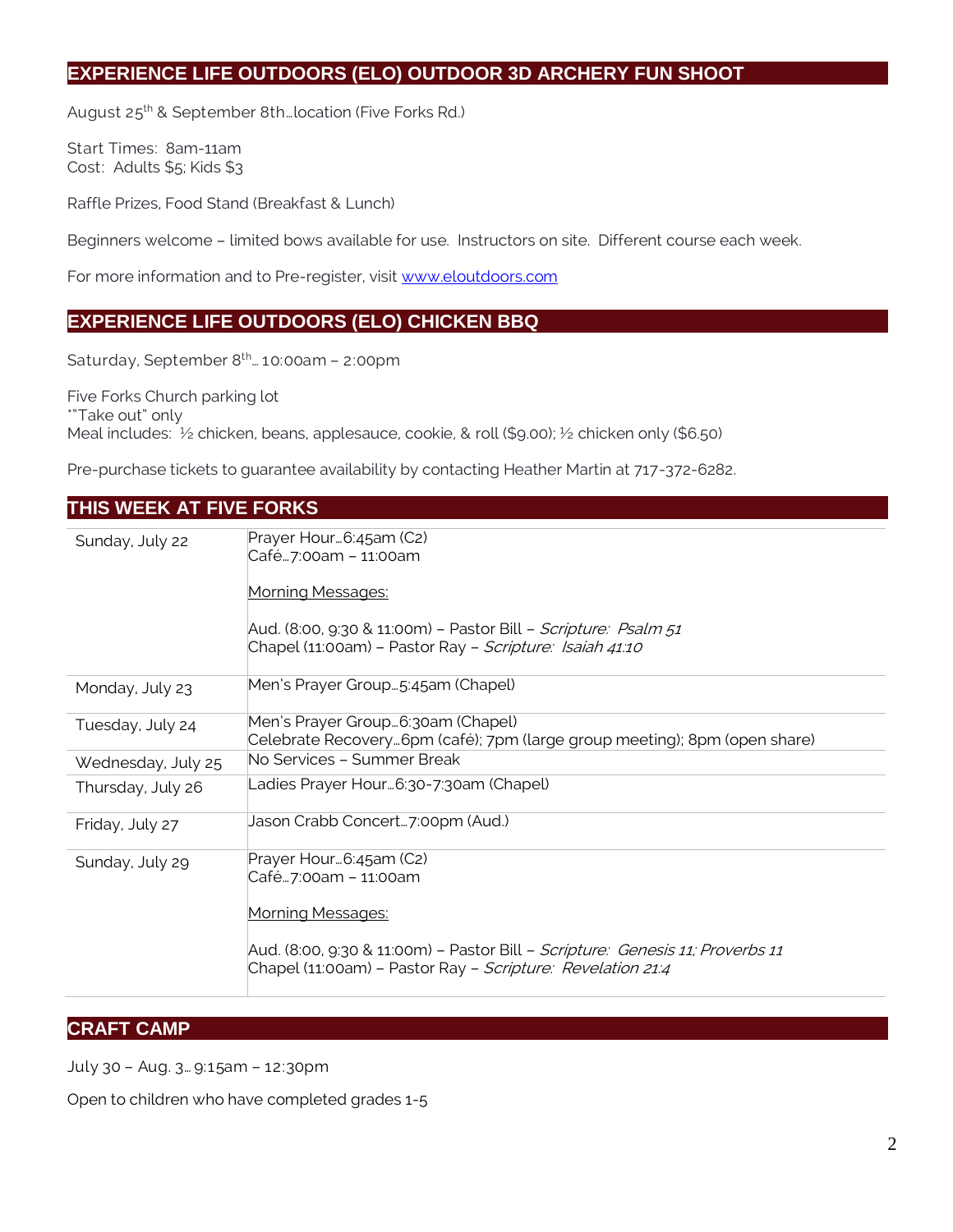Registration now open. Registration forms are available at the Children's Information Desk in the Children's wing or you may call the church office at 717-762-2991.

We are in need of youth and adult volunteers. If you would like to help or have questions, please contact Jacki Hord at kimhord@gmail.com or stop by the Children's Information Desk on Sunday, June 3<sup>rd</sup> and 10<sup>th</sup>. .

#### **BELL CHOIR RINGER NEEDED**

Have you heard the Five Forks Bell Choir play for Sunday Services? Have you asked yourself…how do they do that? Now is your chance to find out. We have an opening for a ringer…don't worry, reading music is not a requirement…we can teach you what you need to know. We just need you to commit to a weekly rehearsal (Mondays from 6:30-7:30pm) from Labor Day until Mother's Day.

Come with a willingness to have fun, "make a joyful noise", and desire to serve the Lord.

If you are interested in ringing, please contact Janice Besecker at 717-709-1490 o[r jlbesecker@comcast.net](mailto:jlbesecker@comcast.net) as soon as possible.

#### **FIVE FORKS FELLOWSHIP EVENT UPDATE**

Cruising the Lake on The Proud Mary! Join us for A Sightseeing Boat Tour on Raystown Lake!

Thursday, August 2<sup>nd</sup>…. PLEASE NOTE: DEPARTURE TIME HAS CHANGED meet at the church at 11:00am …We will depart at 11:15am on the church bus. Tour begins at 2:15 (Rain or Shine). Please meet at the covered drop-off up by the new auditorium.

Purchase your ticket at the ticket booth at Raystown Lake. With the senior discount, tickets are \$9/each

Some snacks and drinks are available for sale on the boat. Bring a jacket or sweater in case it's cool! Restrooms are available on the boat. We will be stopping for a meal on the way home.

If you are attending, please register with Pastor Brian by calling 717-762-2991 or email [brian@ffbic.org.](mailto:brian@ffbic.org)

## **"THE TIDE" 4TH ANNUAL FALL GOLF BENEFIT**

Thursday, August 23 (8am shotgun start)

Where: The Bridges Golf Club, Abbottstown, PA (no steel spikes)

What's Included?: The \$90 registration fee (only \$85 if paid before July  $30<sup>th</sup>$ ) gets you...

- Green fees for 18-holes of golf and a golf cart
- Complimentary refreshments on the course
- Free picnic lunch when you are done
- Miscellaneous door prizes
- The opportunity to win an assortment of individual and team prizes and awards, including a \$10,000 holein-one prize!

Register online at [www.thetide.org/golf.](http://www.thetide.org/golf) Or call 717-264-7288 or toll free 1-877-859-5484 (advance registration and payment is required.

The Tide is a media ministry committed to sharing the salvation message of Jesus Christ with people in their own language. A portion of your registration is used to cover the Golf Day expenses, and the remainder is considered a charitable contribution towards our ministry.

## **BETH MOORE LIVING PROOF SIMULCAST**

Saturday, September 29<sup>th</sup>... at King Street Church Baker Center, 56 N. Second St., Chambersburg, PA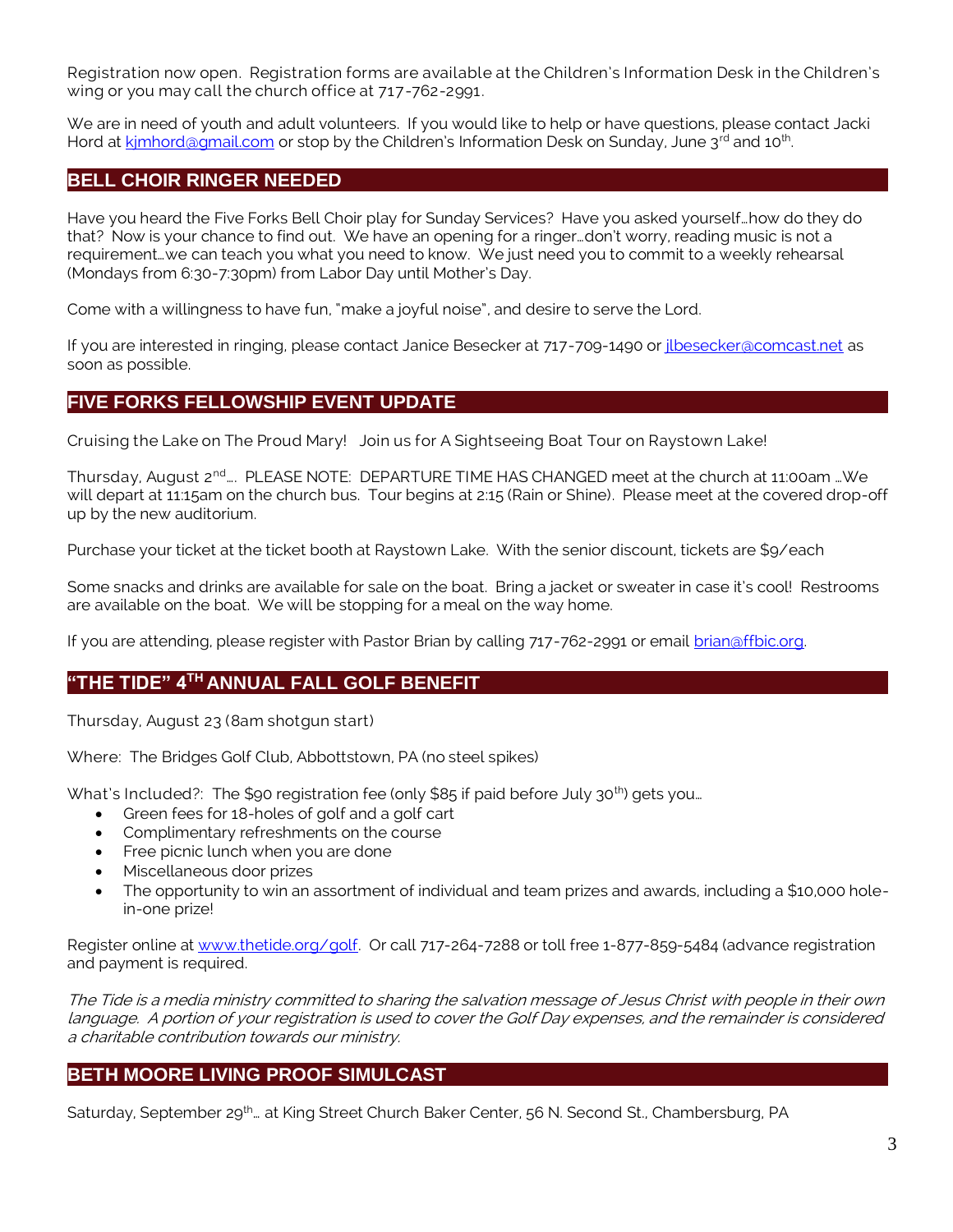Time: 9:30am – 4:15pm (doors open at 8:00am for check-in and continental breakfast). Event starts at 9:30am, lunch at 11:30am with event ending at 4:15pm. A full schedule is available at [www.kingstreetchurch.com.](http://www.kingstreetchurch.com/)

Cost: \$20 early-bird by July 31; \$25 August 1-September 10; \$30 September 11-24 (all fees include the event, continental breakfast, and lunch.)

Registration ends September 24<sup>th</sup>

Contact Brenda Bernecker at 717-262-8424 for questions or to register.

## **FIVE FORKS ANNUAL CHURCH AUCTION COMING SOON!!**

#### THURSDAY, SEPTEMBER 27TH

Each year, the Five Forks Church Auction has raised money to help pay down our mortgage. Since the mortgage has been paid off, the proceeds from this year's auction will go into the Building Fund, which includes the hope of a future Youth Center for our teens.

We are asking each member of our congregation to consider how you might be able to donate to the auction:

- You might be willing to purchase a new item or to make an item or food item to be auctioned off.
- You might be able to donate services (i.e. babysitting, cleaning, car repair/maintenance services, lawn mowing, etc)
- You might consider asking a business which you patronize to make a donation to the auction.

#### Here are some examples of items that have been donated in the past:

Cord of Wood, Beef to be Butchered, Pumpkins, Potted Flowers, Gift Certificates, Cake-a-Month, Pie-a-Month, A Meal, Quilts, Afghans, Wooden Furniture, A Picnic Table, A Time-share Condo or Cabin, Event Tickets…

As you can see, there are many creative options to choose from. How could you use your talents or skills?

If you would like to donate an item or service to the auction, please complete the flyer that was placed in your mailbox this week and return to Melissa Mitchell's mailbox. There are extra forms available at the information desk in the upper lobby and on the table in the mailroom.

Questions, please contact Melissa at 717-977-9078 or email her at [smitch466@gmail.com.](mailto:smitch466@gmail.com)

Note: Donations need to be at the church by Wednesday, September 12<sup>th</sup>. .

#### **HEALING PRAYERS FOR YOU**

(Those who have been hospitalized or underwent surgery/ procedures this week)

Guy Miller Rachel Showalter

## **FOOD PANTRY JULY "ITEM OF THE MONTH"**

Skillet Meals (ex. Hamburger/ Tuna/ Chicken Helper) (Place donations in the orange container in the lower lobby.)

## **OPERATION CHRISTMAS CHILD JULY "ITEM OF THE MONTH"**

Dolls, small pillow, small stuffed toy (no animals) (Place donations in the designated boxes in the lower and upper lobbies.)